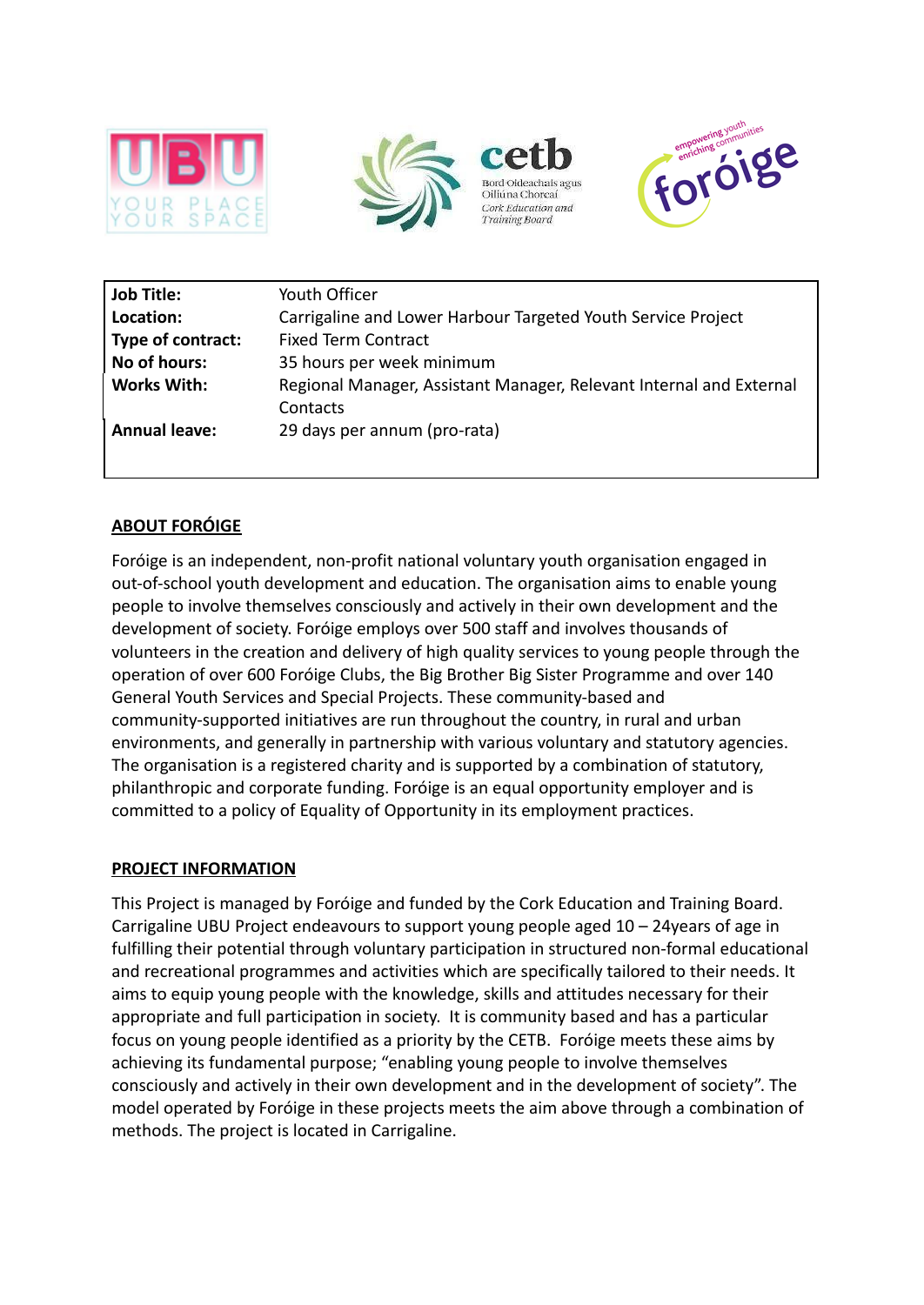## **Key Responsibilities**

The successful candidate will be employed by Foróige and will be given a fixed term contract of employment. It must be understood however, that if the position becomes redundant at any time during the period of the contract or if the funding for the post is discontinued or a post holder fails to perform satisfactorily, employment may be terminated.

The duties of the Youth Officer shall be notified by the board of Foróige and/or its Chief Executive or nominee. These duties will include:

- Recruit and involve targeted young people in appropriate programmes to ensure they achieve their full potential in all areas of their life and increase community attachment.
- Design, develop and implement a variety of educational and recreational programmes based on the identified needs of the target groups.
- Deliver and evaluate all programmes to ensure outcome focused results.
- Networking with relevant agencies.
- Complete accurately and submit on time any standard clerical procedure e.g. reports, travel expenses, petty cash, requisitions, project files etc.
- Public Relations:
	- Undertake public relations activities to promote the image and purpose of the project.
	- Organise appropriate public events designed to give recognition to young people for learning or achievement and or to promote the project in the area
- Any such other relevant duties as the board of Foróige and/or the Chief Executive Officer or the nominee of the Chief Executive shall deem necessary for the effective implementation and the policy and programmes of Foróige and the Carrigaline UBU project, Cork.

## **Professional Qualifications and Experience;** *(E) = Essential, (D) = Desirable*

- Education to Degree standard preferably in youth work / addiction / health promotion (note: candidates with a Diploma and with exceptional, relevant work experience may also be considered in lieu of degree qualifications) **(E)**
- A minimum of 1-year relevant work experience with young people. **(E)**
- Ability to mentor/advise youth and families on options available **(E)**
- Ability to engage target group **(E)**
- Ability to engage young people creatively through the use of technology **(D)**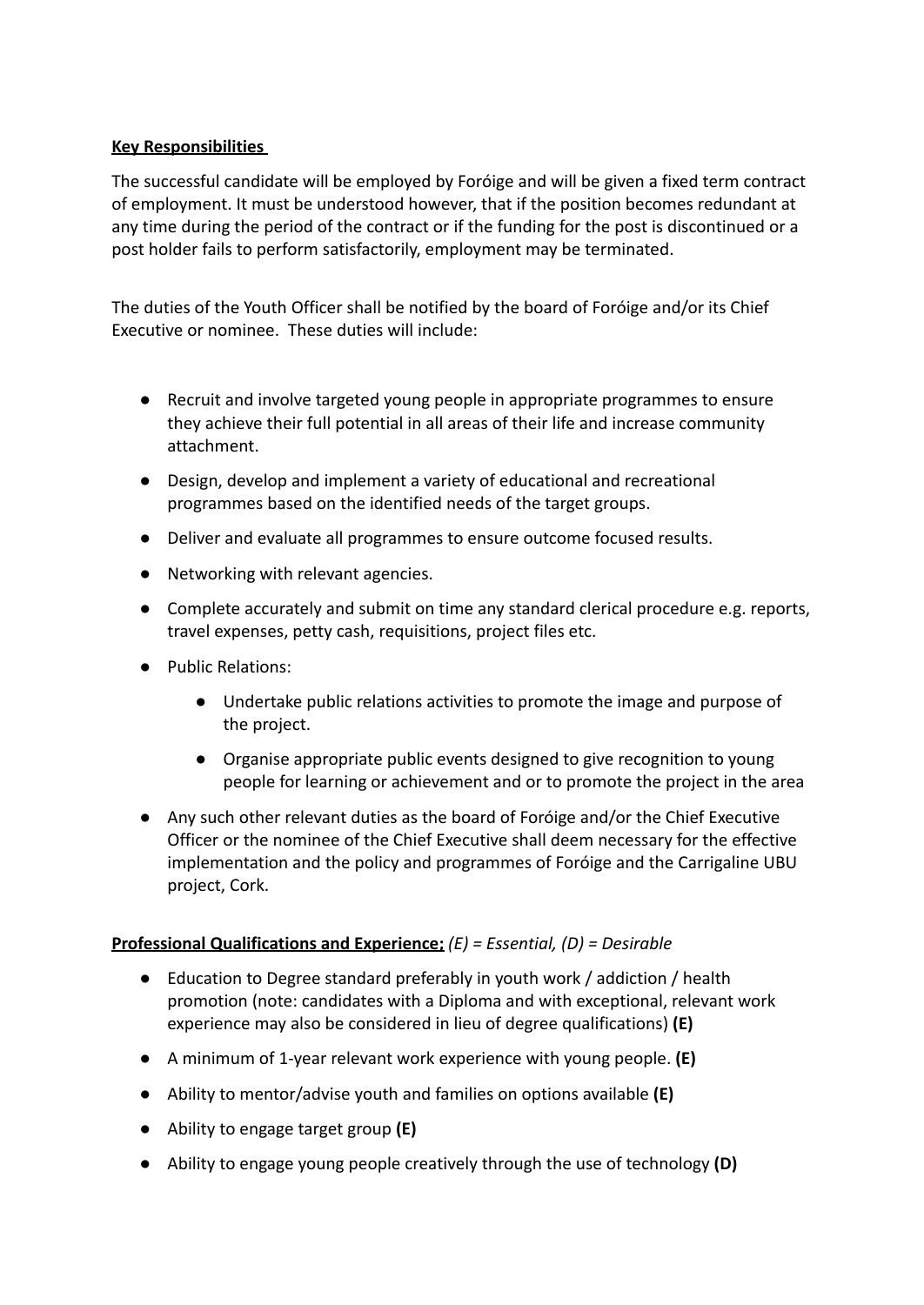- Skills in empowering others and facilitating development **(E)**
- Access to car and full Irish driving licence **(E)** D1 Licence **(D)**
- An understanding of Youth Work and Community Work methodologies **(E)**
- Paid or voluntary experience working with young people **(D)**

### **Person Specification** – all **essential** requirements

- An understanding of Youth Work and Community Work methodologies
- Ability to engage target group
- Good interpersonal skills, including ability to liaise with a wide range of contacts, build, and maintain effective working relationships.
- Skills in empowering others and facilitating development
- Empathetic attitude / approachable
- Good interpersonal skills, including ability to liaise with a wide range of contacts and build and maintain effective working relationships.
- Excellent standards of accuracy and attention to detail.
- Ability to be proactive, use own initiative and work effectively within a pressurised environment.
- Positive and flexible approach to team working
- Good written communications skills, including ability to draft summary information and correspondence.
- Good computer skills, including Word processing, MS Access, Excel, Internet and PowerPoint.

### **Requirements of All Foróige Staff –** all **essential** requirements

- Commitment to the purpose of Foróige and to work within the values, policies and procedures of the organisation
- To act consistently in a professional manner at all times
- To participate in regular supervision with your line manager
- Flexibility in relation to hours of work to meet the needs of the work. Work during unsocial hours may be required.